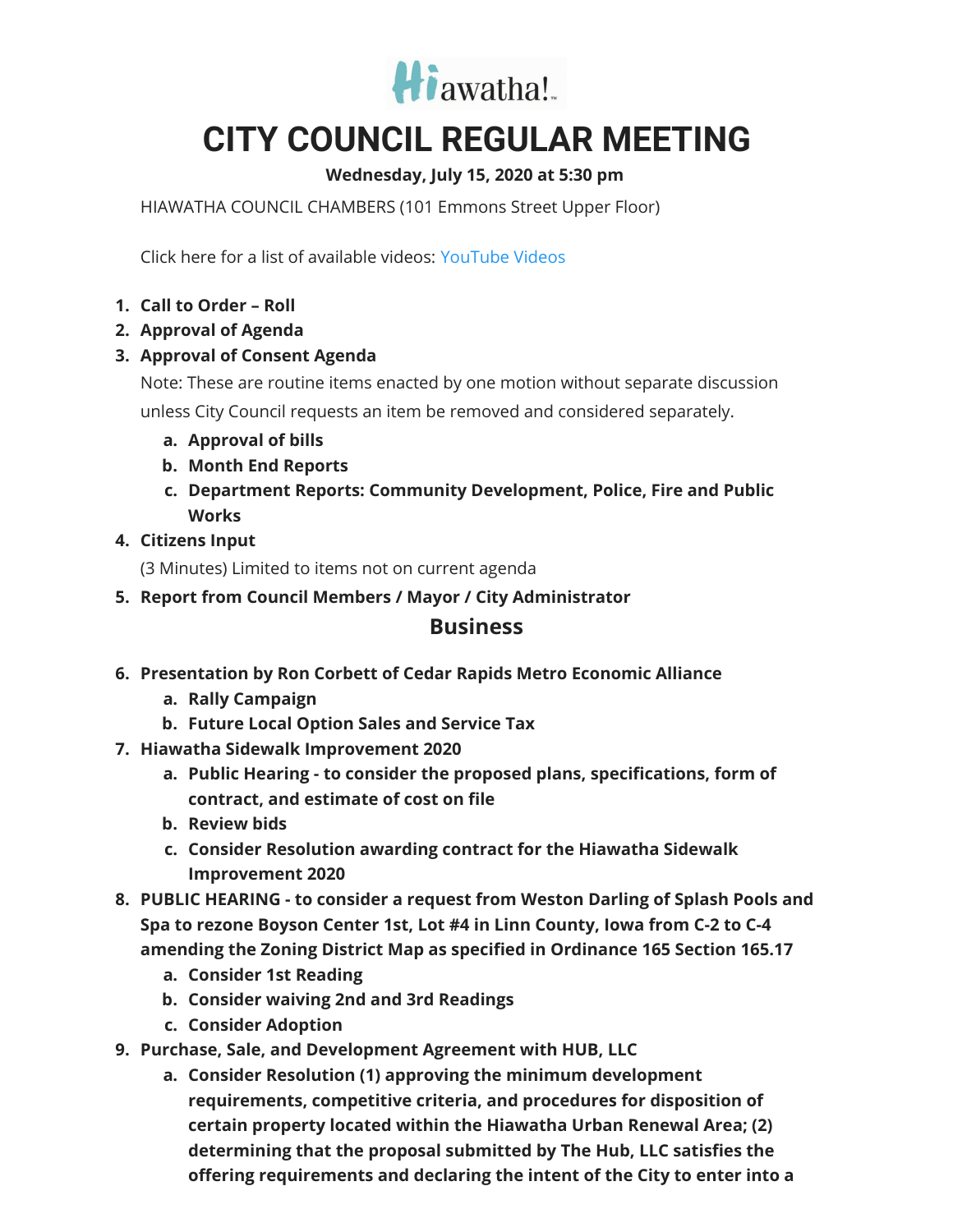**Purchase, Sale, and Development Agreement by and between the City of Hiawatha, Iowa and The Hub, LLC in the event that no competing proposals are submitted; and (3) soliciting competing proposals**

- **b. Consider Resolution fixing date (August 19, 2020 @ 5:30 P.M.) for a public hearing on the proposal to enter into a Purchase, Sale, and Development Agreement with The Hub, LLC**
- **c. Consider Resolution approving Work Order #11 with Hall and Hall Engineers to prepare a preliminary plat and one final plat**

### **10. The Hub, LLC**

- **a. Consider Resolution approving letter of support to Iowa Economic Development Authority for The Hub, LLC, Iowa Brownfield/Grayfield Redevelopment Tax Credit Program**
- **b. Consider Resolution approving the start of development agreement on multi-family dwelling unit building project with The Hub, LLC**
- **11. Consider Resolution referring the proposal to vacate the north 30 feet of the Brandon Avenue right of way to the Planning and Zoning Commission for Study and recommendation to City Council**
- **12. Consider Resolution approving contract amendment #2 to the Quiet Zone study for the Center Point Road, Emmons Street, Blairs Ferry Road Railroad Crossings Professional Services Agreement between the City of Hiawatha and with Anderson Bogert Engineers**
- **13. 2019 Midtown Utility and Street Project**
	- **a. Consider Resolution approving Partial Pay Estimate #6**
- **14. 2019 Center Point Road Improvements Blairs Ferry Road to Clark Street**
	- **a. Consider Resolution approving Change Order #2 for a decrease in cost**
		- **b. Consider Resolution approving Partial Pay Estimate #4**
- **15. 2020 West Willman Street Rehabilitation Project**
	- **a. Consider Resolution approving Change Order #1 for a decrease in cost**
- **16. Hiawatha Public Safety and Training Facility Project**
	- **a. Consider Resolution approving Pay Estimate #1**
	- **b. Consider Resolution approving Pay Estimate #2**
- **17. Hiawatha Public Library Expansion and Renovation Project**
	- **a. Consider Resolution acknowledging the Library Board's Resolution and authorizing Pay Estimate #12**
	- **b. Consider Resolution acknowledging the Library Board's Resolution and declining Change Order #31**
	- **c. Consider Resolution acknowledging the Library Board's Resolution and declining Change Order #32**
	- **d. Consider Resolution acknowledging the Library Board's Resolution and declining Change Order #33**
	- **e. Consider Resolution acknowledging the Library Board's Resolution and authorizing Change Order #34**
- **18. Discussion/Possible Action COVID-19 and Reopening City Facilities**
- **19. Placement of items for next Agenda/Work Session**
- **20. Adjourn**